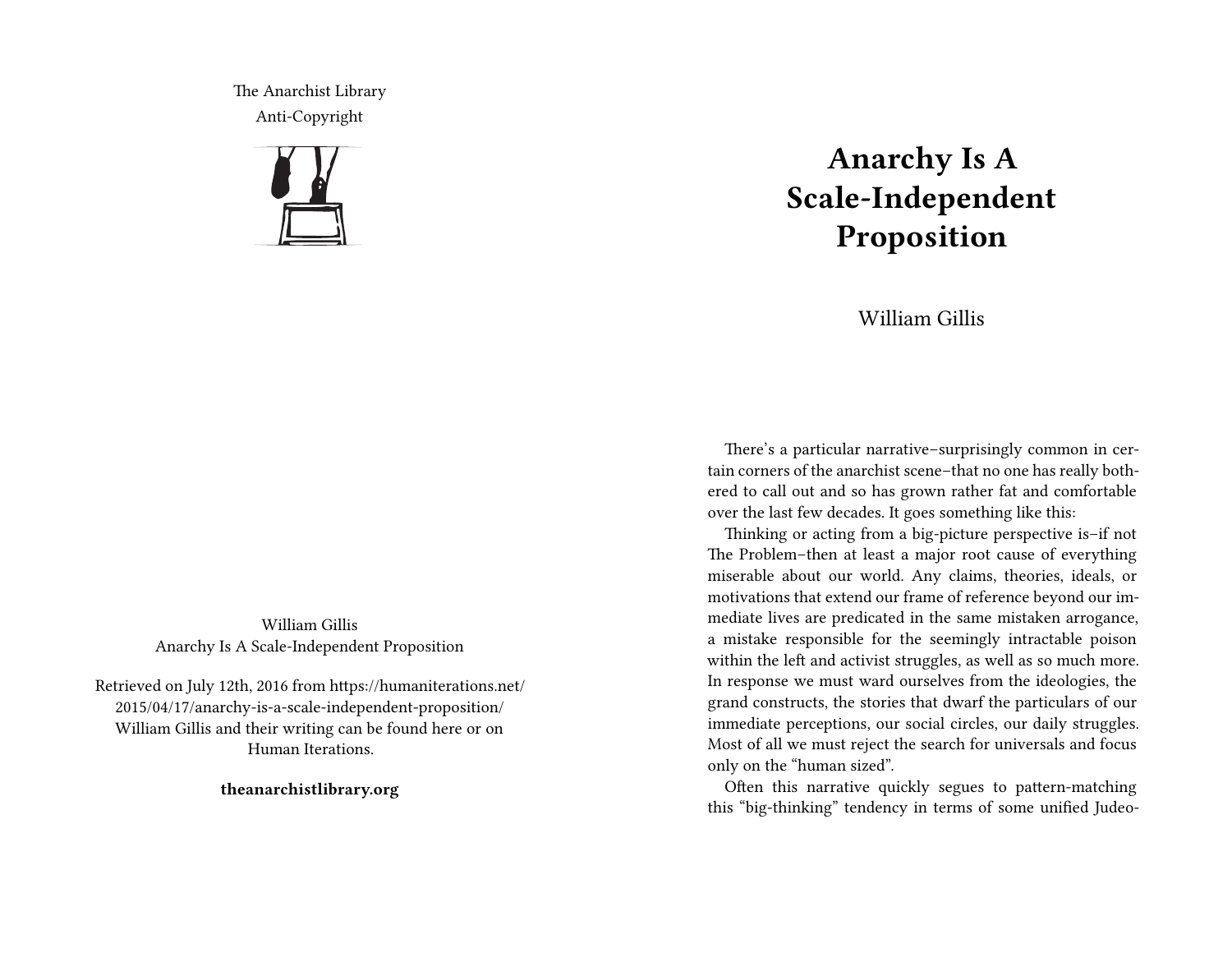Christian tradition (under the assumption that there's only a tiny chance of running across anyone with a strong claim to be part of a different tradition). At this point the narrative really picks up steam: There was once polytheism/animism/spiritualism but then all the little gods and little tribes got ground up by the big universal monster and now there's just universal stuff, and we should just break things apart again until they're back on a "human scale"–ala Dunbar's Number–where we can better keep track of everything. And, supposedly, therefor stop our thought from growing "out of control."

All you should be concerned about are your immediate relationships with other people in your social/drama circles, how you relate to them and the kind of psychological states you're able to briefly create together.

For a lot of people this perspective somehow resonates very deeply as a kind of clean break. There's this big boogeyman representation of supposedly all existing paradigms, and then there's them, breaking away, abruptly free to explore an array of new possibilities. You get this with a lot of cults too, once you just see *The Problem* everything is so clear and filled with newness and possibility. Our brains love the feeling of a new perspective or a new context, especially when we're dealing with continually grinding problems. We get to let go of all our frustrating calculations and considerations constantly hanging around, persisting in the back of our minds, and start anew! People get so overwhelmed by that rush that they refuse to pay attention when this new One Simple Trick fails to actually address anything, when the exact same sort of problems creep back, and the limits of the new paradigm start to feel like prison walls again. And so you see people, enraptured by the feeling of the original break, with the impression of it, refusing to feel out for these walls, repeating the same kind of sad content-devoid mantras in response to any input. "*If you'd only see that it's all Moralism maann.*"

That big showy tangles of power must also be dissolved is but a trivial ramification, it is no more representative of the anarchist break than any other shift or twist in the fabric of power relations. Nor can our break be characterized by a brief or local loosening of the weave. The break anarchism signifies is not with the particularities of the west, or of civilization, it goes far far deeper than that.

Why do we throw ourselves on bombs or strap bombs on ourselves to save others? These are not superficial feelings, they are not socialized happenstance or quirk of birth. These are conclusions those who are *radical* in their investigations, their vigilant explorations, find themselves drawn to. As radicals we never allow ourselves to be satisfied with hazy mystical simplified abstractions and spooks like "friendship" rather than concrete realities and dynamics of thought and action. Or wander in circles, adding contextual complications but not even attempting to weigh, reorganize or sort through them. Relishing the self-created maze of notes upon notes and so never attempting to isolate the deeper patterns or consistencies.

The narrative of opposition to "big-thinking" is at its core just a kind of smug pride in timidity, of ritualized fear and comfortable despair. "*We have not won in a few scant iterations of history and this is proof that we will lose.*" "*Some people tried thinking and look at where that inevitably led.*" It's the instinctive recoil of the traumatized animal. A sense that "*when the stakes go up we dare not rise to compete.*" And at its core it swallows and preserves every nihilistic assumption at the core of our sociopathic society. One might be able to relate to the mewling slave repeating "might makes right" like a prayer of absolution, having internalized the masters' intellectual laziness, but one should never join them.

Let us never forget that coffins are made "human sized"; our lives should be bigger than them.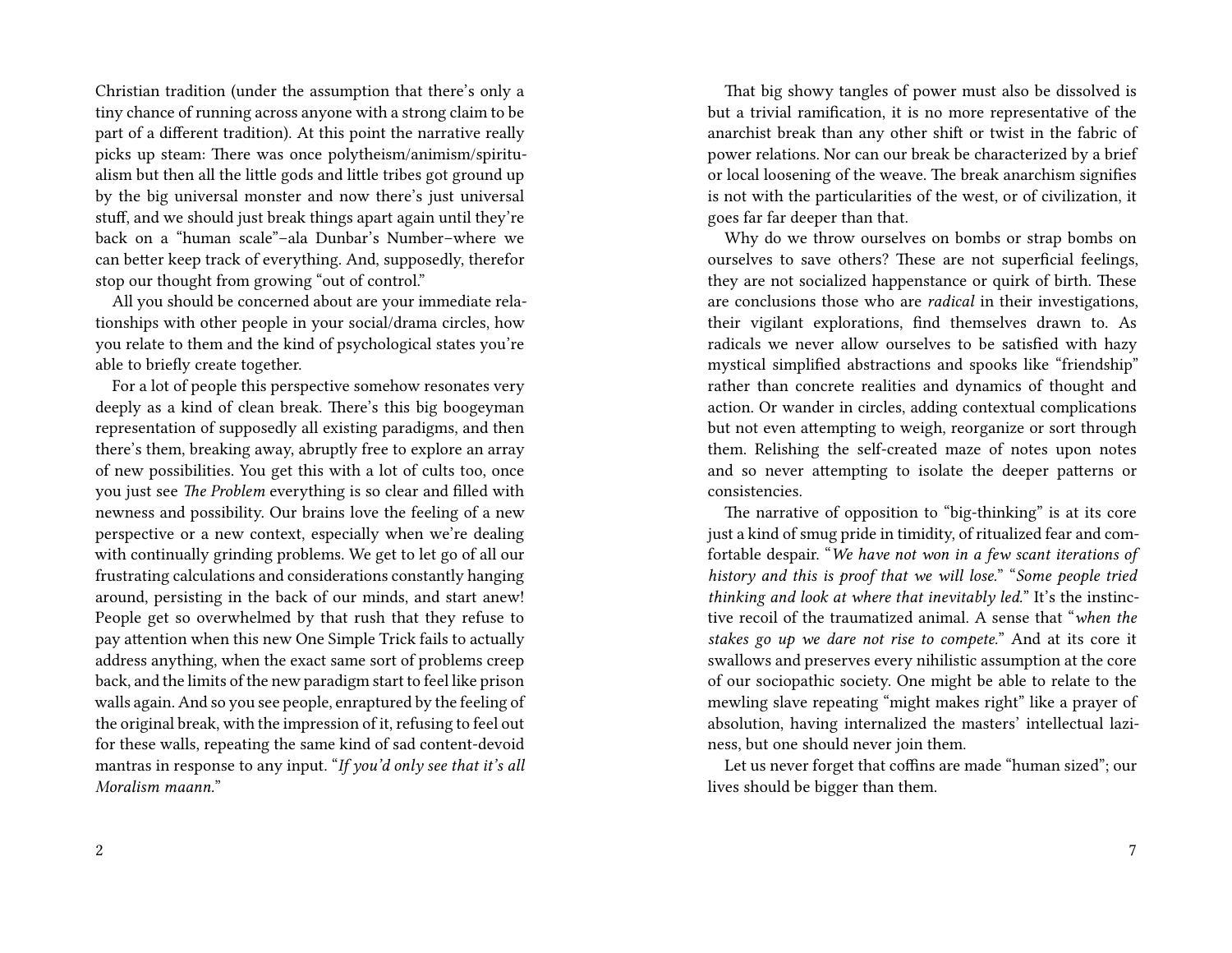end of the day the narrative of small-scale against big-scale is utterly toothless against the roots of the horrors we face.

I and many others were originally attracted to anarchism not because we were looking to satiate some hunger for the participatory delusion / commodity known as "community", but as a ray of absolute resistance against the fundamentally sociopathic and nihilistic social norms of our world. Against an omnipresent foul fog that burns our lungs and seeks to settle deep into our skin.

For us Anarchism has always first, foremost, and at root, presented itself as a sharp critique of this rampantly common and pedestrian perspective, this staunch belief in immediatism and the irrelevance or nonexistence of universals or solids of any form of truly persuasive arguments that might be found–this assumption of the uniform arbitrariness and futility of vigilant investigation beyond one's momentary or happenstance motivations–that infests every abuser, every conman, every social capitalist, every creep, every rapist.

Our anarchism represents a break with this, it is the cry that an-archy is possible, even considerable, that we need not reassign the term like so much litter to denote merely diffuse, local and personal archies. That we need not embrace the orwellian framework in which anarchy is the same shit, only more locally responsive. It is the declaration that there is a substantive differentiation to be found between the ideologies or psychologies of constraint and those of richer, wider engagement, of more expansive identity and compassion. And that the latter is ultimately more attractive than the former. That we need not shy away from reality or lower our gaze in furtive dejection to our immediate trappings, to mere fleeting *impressions* of love and resistance, to aesthetics rather than anything of consequence.

Such an anarchism is an unraveling of the very fabric of power relations that bind almost every society on earth. And critically: there is no scale at which it does not apply.

Granted, this can be an important step in flexing your brain, I guess, if you come from a certain background, with certain priorities. But I don't. This shit and the context it comes out of are just so incredibly alien to me. And so the magical salve of returning to the small-scale is just a wad of spit and leaves to me. It doesn't begin to address the things that worry me.

Like a lot of people I didn't originally become an anarchist over concerns about black helicopters or mushroom clouds or any showy large-scale horror. I first became an anarchist because at a very young age I saw people–individual people– exercising control over other people. I saw dynamics of abuse, coercion and manipulation and I recoiled from them. I thought about the way these dynamics worked and then I critiqued and rejected them. Simple as that. Crucially these behaviors were often completely divorced from epic narratives, big ideologies or global forces. They were, in fact, often intensely localized, personal, and situational. Sometimes they gave *rise* to grand ambitions and sweeping frameworks. But they arose separately, and indeed, were often joined closely with an anti-narrative and anti-globalist bent. "*This situation is unique and can't or shouldn't be compared with any other, much less any commonality identified.*" "*Ethics is a delusion for weak people.*" "*There are no constants so why not give into whatever impulses strike me*." Indeed the most powerful tools in perpetuating these power dynamics were those that denied universals or constants and those that exploited limited knowledge, information or communication. Gaslighting. Triangulation. **Isolation** 

"*You actually believed me⁈*" and then cackling laughter.

Such sociopathy is not a fringe dynamic, but a near constant tendency that is deeply deeply riven in just about every society or culture on this planet. It survives in no small part by keeping its ever present machinations hidden or at least unspoken. It perpetuates itself through narratives that reduce the world to an unmappable formless mess, devoid of constants or direc